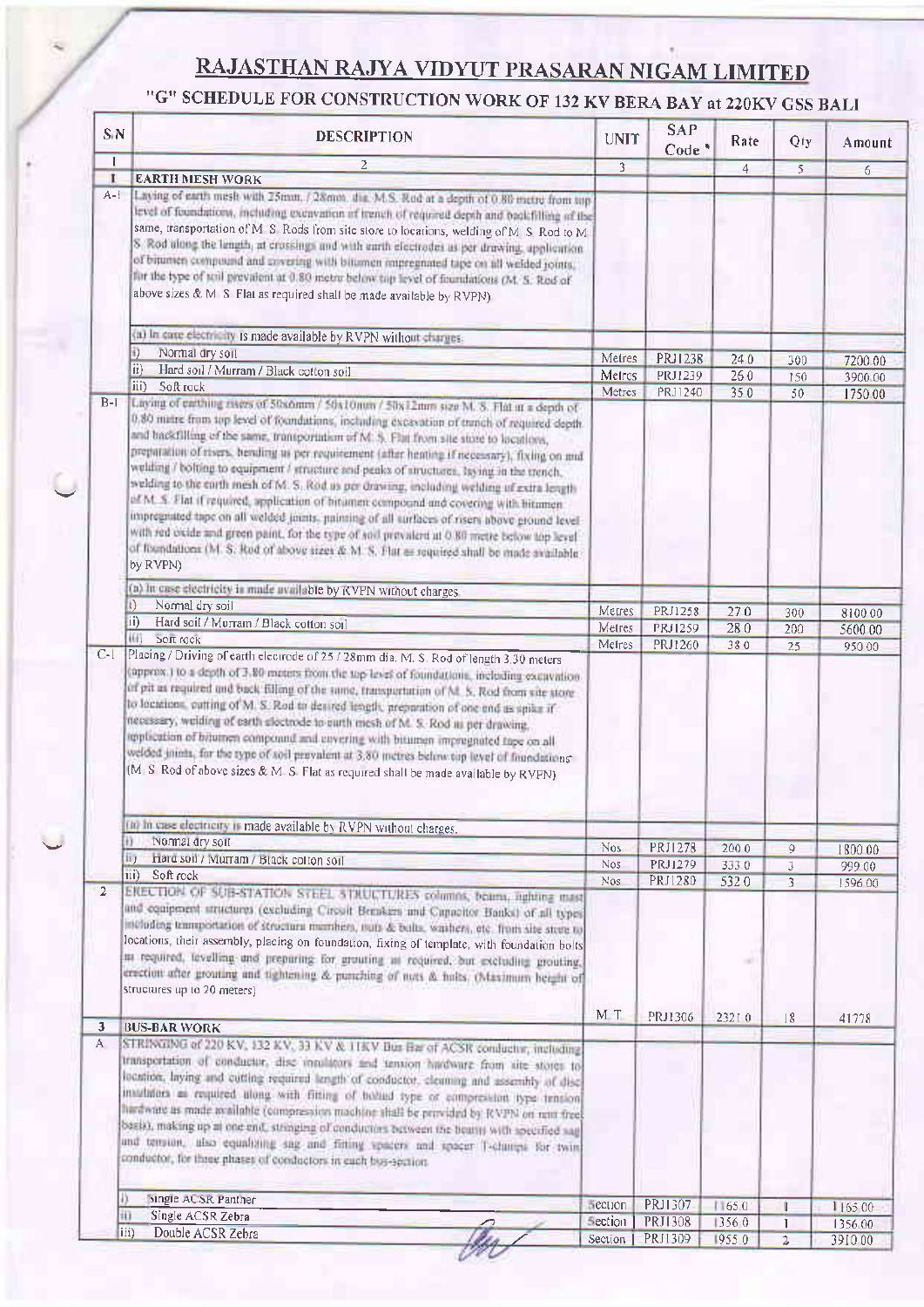| 玉<br>$\overline{1}$<br>и<br>JUMPERS of ACSR conductor (3 nos Y- type) between bus to equipment, or between<br>в<br>equipment to equipment or between bus to bus, including transportation of conductor, disc<br>insulators and hardware from site stores to locations, cleaning and assembly of disc<br>insulators as required along with fitting of suspension hardware and erection as required,<br>cutting required length of conductor, making connections, fixing of spacers & spacer T-<br>clamps as required, tightening of clamps / connectors, dressing, etc., for three phases<br><b>PRJ1312</b><br>333.9<br>15<br>Sei<br>Similar ACSR Zebra / Panther conductor<br>H)  <br>Ŧ<br>665.0<br>S <sub>eff</sub><br>PRJ1313<br>ii) Double ACSR Zebra conductor<br>STRINGING of Earth wire (size 7/3 15 mm or 7/4 00 mm) meluding transportation of<br>4<br>earthwire, tension hardwares, etc., from site store to locations, laying and cutting required<br>length of earthwire, fitting of bolted type or compression type hardware as made available<br>(compression machine shall be provided by RVPN on rent free basis), making up at one<br>end, stringing of earthwire between structure peaks with specified sag and tension,<br>umpering and connecting earth bonds, for single earthwire<br>Each<br>PRJ1316<br>292.0<br><b>ERECTION OF SUB-STATION EQUIPMENTS</b><br>5<br>Erection of Current Transformer / Potential Transformer / Capacitive voltage Transformer /<br>А<br>Series Reactor / Residual Voltage Transformer / Neutral Current Transformer with clamps<br>connectors, on already erected steel structure including transportation from site store to<br>lications, fabrication of base frame, fixing of terminal connectors, tightening of nuts &<br>balts etc., complete in all respects<br>PRJ1320<br>1415.0<br>6<br>Nos<br>11 132 KV CT / PT / CVT<br>Erection of Lightening Arrestor on already erected steel structure including transportation<br>$\mathbf{B}$<br>of Lightening Arrestor, clamps & connectors, surge counter, etc. from site store to<br>locations, fabrication of base frame, fixing of terminal connectors, surge counter,<br>tightening of nuts & bolts etc, complete in all respect<br>PRJ1324<br>1422.0<br>Now<br>132 KV<br>邼<br>Erection of Isolators on already erected steel structure including transportation of base<br>c<br>frame, P 1's, contacts, mechanism box, clamps & connectors, etc from site store to<br>locations, minor fabrication as required, and fixing of terminal connectors, etc.,<br>adjustment/alignment of isolator and its earth blade, if provided, for their smooth<br>operation and final adjustment if required after jumpering<br>ii)132 KV<br>PRJ1330<br>2596.0<br>Nos.<br>a) Without Earth Blade<br><b>PRJ1331</b><br>3045.0<br><b>Nos</b><br>b) With Single Earth Blade<br>PRJ1332<br>3045.0<br>Nos.<br>a) Tundom<br>Erection of Wave trap on already erected structure beam, including transportation of wave<br>Ð<br>trap, disc insulators, hardware, clamps and connectors etc from site store to locations,<br>cleaning & assembly of disc insulators alongwith fitting of suspension arrangement and<br>erection, fixing of terminal connectors, etc.<br><b>PRJ1336</b><br>500.0<br>a.<br>NATE<br>ii) 132 KV<br>Erection of 220 KV or 132 KV Circuit Breakers, including transportation of equipment,<br>Ε<br>structure members, nuts & bolts, clamps & connectors, accessories etc. from site store to<br>location, assembly of support structure, their placing on foundation, levelling and preparing<br>for grouting as required, but excluding grouting, assembly / placing of support columns /<br>poles, mechanism box / control cubicle, and other accessories as per manufacturer's<br>drawings, fitting of SF 6 gas pipeline, fabrication of air / oil pipeline as required, electrical<br>wiring from pole to control cubicle, fixing of terminal connectors as required, but<br>excluding commissioning of CB, for all types of operating mechanism, as required<br>15221:0<br><b>PRJ1339</b><br>т<br>III 132 KV<br>Nos.<br>Erection of Post Insulators on already erected structures including transportation of P T<br>诈<br>s, nuts & bolts, clamps & connectors, etc from site store to locations, fabrication of base<br>frame & assembly if required, fixing of clamps, etc.<br>Nos.<br>132 KV<br>665.0<br>6<br>PR/1343<br>iı).<br>Erection of Control & Relay Panels complete in all respects including transportation from<br>ō.<br>site store to control room, placing on foundation / cable trench as per layout,<br>interconnection between Control & Relay panels and with existing panels, fixing of side /<br>top covers and doors, earthing to existing earth strip in control room, connection of bus<br>wiring to existing panel and between control and relay panel, as required | S/N | <b>DESCRIPTION</b> | UNIT | <b>SAP</b><br>Code | Rate | Oty | Amount   |
|----------------------------------------------------------------------------------------------------------------------------------------------------------------------------------------------------------------------------------------------------------------------------------------------------------------------------------------------------------------------------------------------------------------------------------------------------------------------------------------------------------------------------------------------------------------------------------------------------------------------------------------------------------------------------------------------------------------------------------------------------------------------------------------------------------------------------------------------------------------------------------------------------------------------------------------------------------------------------------------------------------------------------------------------------------------------------------------------------------------------------------------------------------------------------------------------------------------------------------------------------------------------------------------------------------------------------------------------------------------------------------------------------------------------------------------------------------------------------------------------------------------------------------------------------------------------------------------------------------------------------------------------------------------------------------------------------------------------------------------------------------------------------------------------------------------------------------------------------------------------------------------------------------------------------------------------------------------------------------------------------------------------------------------------------------------------------------------------------------------------------------------------------------------------------------------------------------------------------------------------------------------------------------------------------------------------------------------------------------------------------------------------------------------------------------------------------------------------------------------------------------------------------------------------------------------------------------------------------------------------------------------------------------------------------------------------------------------------------------------------------------------------------------------------------------------------------------------------------------------------------------------------------------------------------------------------------------------------------------------------------------------------------------------------------------------------------------------------------------------------------------------------------------------------------------------------------------------------------------------------------------------------------------------------------------------------------------------------------------------------------------------------------------------------------------------------------------------------------------------------------------------------------------------------------------------------------------------------------------------------------------------------------------------------------------------------------------------------------------------------------------------------------------------------------------------------------------------------------------------------------------------------------------------------------------------------------------------------------------------------------------------------------------------------------------------------------------------------------------------------------------------------------------------------------------------------------------------------------------------------------------------------------------------------------------------------------------------------------------------------------------------------------------------------------------------------------------------------------------------------------------------------------------------------------------------------------------------------------------------------------------------------------------------------------------------------------------------------------------------------------------------------------------------------------------------------------------------------------------------------------------------------------------------|-----|--------------------|------|--------------------|------|-----|----------|
|                                                                                                                                                                                                                                                                                                                                                                                                                                                                                                                                                                                                                                                                                                                                                                                                                                                                                                                                                                                                                                                                                                                                                                                                                                                                                                                                                                                                                                                                                                                                                                                                                                                                                                                                                                                                                                                                                                                                                                                                                                                                                                                                                                                                                                                                                                                                                                                                                                                                                                                                                                                                                                                                                                                                                                                                                                                                                                                                                                                                                                                                                                                                                                                                                                                                                                                                                                                                                                                                                                                                                                                                                                                                                                                                                                                                                                                                                                                                                                                                                                                                                                                                                                                                                                                                                                                                                                                                                                                                                                                                                                                                                                                                                                                                                                                                                                                                                                                |     |                    |      |                    |      |     | 6        |
|                                                                                                                                                                                                                                                                                                                                                                                                                                                                                                                                                                                                                                                                                                                                                                                                                                                                                                                                                                                                                                                                                                                                                                                                                                                                                                                                                                                                                                                                                                                                                                                                                                                                                                                                                                                                                                                                                                                                                                                                                                                                                                                                                                                                                                                                                                                                                                                                                                                                                                                                                                                                                                                                                                                                                                                                                                                                                                                                                                                                                                                                                                                                                                                                                                                                                                                                                                                                                                                                                                                                                                                                                                                                                                                                                                                                                                                                                                                                                                                                                                                                                                                                                                                                                                                                                                                                                                                                                                                                                                                                                                                                                                                                                                                                                                                                                                                                                                                |     |                    |      |                    |      |     |          |
|                                                                                                                                                                                                                                                                                                                                                                                                                                                                                                                                                                                                                                                                                                                                                                                                                                                                                                                                                                                                                                                                                                                                                                                                                                                                                                                                                                                                                                                                                                                                                                                                                                                                                                                                                                                                                                                                                                                                                                                                                                                                                                                                                                                                                                                                                                                                                                                                                                                                                                                                                                                                                                                                                                                                                                                                                                                                                                                                                                                                                                                                                                                                                                                                                                                                                                                                                                                                                                                                                                                                                                                                                                                                                                                                                                                                                                                                                                                                                                                                                                                                                                                                                                                                                                                                                                                                                                                                                                                                                                                                                                                                                                                                                                                                                                                                                                                                                                                |     |                    |      |                    |      |     | 4005.00  |
|                                                                                                                                                                                                                                                                                                                                                                                                                                                                                                                                                                                                                                                                                                                                                                                                                                                                                                                                                                                                                                                                                                                                                                                                                                                                                                                                                                                                                                                                                                                                                                                                                                                                                                                                                                                                                                                                                                                                                                                                                                                                                                                                                                                                                                                                                                                                                                                                                                                                                                                                                                                                                                                                                                                                                                                                                                                                                                                                                                                                                                                                                                                                                                                                                                                                                                                                                                                                                                                                                                                                                                                                                                                                                                                                                                                                                                                                                                                                                                                                                                                                                                                                                                                                                                                                                                                                                                                                                                                                                                                                                                                                                                                                                                                                                                                                                                                                                                                |     |                    |      |                    |      |     | 1330 00  |
|                                                                                                                                                                                                                                                                                                                                                                                                                                                                                                                                                                                                                                                                                                                                                                                                                                                                                                                                                                                                                                                                                                                                                                                                                                                                                                                                                                                                                                                                                                                                                                                                                                                                                                                                                                                                                                                                                                                                                                                                                                                                                                                                                                                                                                                                                                                                                                                                                                                                                                                                                                                                                                                                                                                                                                                                                                                                                                                                                                                                                                                                                                                                                                                                                                                                                                                                                                                                                                                                                                                                                                                                                                                                                                                                                                                                                                                                                                                                                                                                                                                                                                                                                                                                                                                                                                                                                                                                                                                                                                                                                                                                                                                                                                                                                                                                                                                                                                                |     |                    |      |                    |      |     | 1460.00  |
|                                                                                                                                                                                                                                                                                                                                                                                                                                                                                                                                                                                                                                                                                                                                                                                                                                                                                                                                                                                                                                                                                                                                                                                                                                                                                                                                                                                                                                                                                                                                                                                                                                                                                                                                                                                                                                                                                                                                                                                                                                                                                                                                                                                                                                                                                                                                                                                                                                                                                                                                                                                                                                                                                                                                                                                                                                                                                                                                                                                                                                                                                                                                                                                                                                                                                                                                                                                                                                                                                                                                                                                                                                                                                                                                                                                                                                                                                                                                                                                                                                                                                                                                                                                                                                                                                                                                                                                                                                                                                                                                                                                                                                                                                                                                                                                                                                                                                                                |     |                    |      |                    |      |     |          |
|                                                                                                                                                                                                                                                                                                                                                                                                                                                                                                                                                                                                                                                                                                                                                                                                                                                                                                                                                                                                                                                                                                                                                                                                                                                                                                                                                                                                                                                                                                                                                                                                                                                                                                                                                                                                                                                                                                                                                                                                                                                                                                                                                                                                                                                                                                                                                                                                                                                                                                                                                                                                                                                                                                                                                                                                                                                                                                                                                                                                                                                                                                                                                                                                                                                                                                                                                                                                                                                                                                                                                                                                                                                                                                                                                                                                                                                                                                                                                                                                                                                                                                                                                                                                                                                                                                                                                                                                                                                                                                                                                                                                                                                                                                                                                                                                                                                                                                                |     |                    |      |                    |      |     |          |
|                                                                                                                                                                                                                                                                                                                                                                                                                                                                                                                                                                                                                                                                                                                                                                                                                                                                                                                                                                                                                                                                                                                                                                                                                                                                                                                                                                                                                                                                                                                                                                                                                                                                                                                                                                                                                                                                                                                                                                                                                                                                                                                                                                                                                                                                                                                                                                                                                                                                                                                                                                                                                                                                                                                                                                                                                                                                                                                                                                                                                                                                                                                                                                                                                                                                                                                                                                                                                                                                                                                                                                                                                                                                                                                                                                                                                                                                                                                                                                                                                                                                                                                                                                                                                                                                                                                                                                                                                                                                                                                                                                                                                                                                                                                                                                                                                                                                                                                |     |                    |      |                    |      |     | A490.00  |
|                                                                                                                                                                                                                                                                                                                                                                                                                                                                                                                                                                                                                                                                                                                                                                                                                                                                                                                                                                                                                                                                                                                                                                                                                                                                                                                                                                                                                                                                                                                                                                                                                                                                                                                                                                                                                                                                                                                                                                                                                                                                                                                                                                                                                                                                                                                                                                                                                                                                                                                                                                                                                                                                                                                                                                                                                                                                                                                                                                                                                                                                                                                                                                                                                                                                                                                                                                                                                                                                                                                                                                                                                                                                                                                                                                                                                                                                                                                                                                                                                                                                                                                                                                                                                                                                                                                                                                                                                                                                                                                                                                                                                                                                                                                                                                                                                                                                                                                |     |                    |      |                    |      |     |          |
|                                                                                                                                                                                                                                                                                                                                                                                                                                                                                                                                                                                                                                                                                                                                                                                                                                                                                                                                                                                                                                                                                                                                                                                                                                                                                                                                                                                                                                                                                                                                                                                                                                                                                                                                                                                                                                                                                                                                                                                                                                                                                                                                                                                                                                                                                                                                                                                                                                                                                                                                                                                                                                                                                                                                                                                                                                                                                                                                                                                                                                                                                                                                                                                                                                                                                                                                                                                                                                                                                                                                                                                                                                                                                                                                                                                                                                                                                                                                                                                                                                                                                                                                                                                                                                                                                                                                                                                                                                                                                                                                                                                                                                                                                                                                                                                                                                                                                                                |     |                    |      |                    |      |     | 4266.00  |
|                                                                                                                                                                                                                                                                                                                                                                                                                                                                                                                                                                                                                                                                                                                                                                                                                                                                                                                                                                                                                                                                                                                                                                                                                                                                                                                                                                                                                                                                                                                                                                                                                                                                                                                                                                                                                                                                                                                                                                                                                                                                                                                                                                                                                                                                                                                                                                                                                                                                                                                                                                                                                                                                                                                                                                                                                                                                                                                                                                                                                                                                                                                                                                                                                                                                                                                                                                                                                                                                                                                                                                                                                                                                                                                                                                                                                                                                                                                                                                                                                                                                                                                                                                                                                                                                                                                                                                                                                                                                                                                                                                                                                                                                                                                                                                                                                                                                                                                |     |                    |      |                    |      |     |          |
|                                                                                                                                                                                                                                                                                                                                                                                                                                                                                                                                                                                                                                                                                                                                                                                                                                                                                                                                                                                                                                                                                                                                                                                                                                                                                                                                                                                                                                                                                                                                                                                                                                                                                                                                                                                                                                                                                                                                                                                                                                                                                                                                                                                                                                                                                                                                                                                                                                                                                                                                                                                                                                                                                                                                                                                                                                                                                                                                                                                                                                                                                                                                                                                                                                                                                                                                                                                                                                                                                                                                                                                                                                                                                                                                                                                                                                                                                                                                                                                                                                                                                                                                                                                                                                                                                                                                                                                                                                                                                                                                                                                                                                                                                                                                                                                                                                                                                                                |     |                    |      |                    |      |     |          |
|                                                                                                                                                                                                                                                                                                                                                                                                                                                                                                                                                                                                                                                                                                                                                                                                                                                                                                                                                                                                                                                                                                                                                                                                                                                                                                                                                                                                                                                                                                                                                                                                                                                                                                                                                                                                                                                                                                                                                                                                                                                                                                                                                                                                                                                                                                                                                                                                                                                                                                                                                                                                                                                                                                                                                                                                                                                                                                                                                                                                                                                                                                                                                                                                                                                                                                                                                                                                                                                                                                                                                                                                                                                                                                                                                                                                                                                                                                                                                                                                                                                                                                                                                                                                                                                                                                                                                                                                                                                                                                                                                                                                                                                                                                                                                                                                                                                                                                                |     |                    |      |                    |      |     | 5192.00  |
|                                                                                                                                                                                                                                                                                                                                                                                                                                                                                                                                                                                                                                                                                                                                                                                                                                                                                                                                                                                                                                                                                                                                                                                                                                                                                                                                                                                                                                                                                                                                                                                                                                                                                                                                                                                                                                                                                                                                                                                                                                                                                                                                                                                                                                                                                                                                                                                                                                                                                                                                                                                                                                                                                                                                                                                                                                                                                                                                                                                                                                                                                                                                                                                                                                                                                                                                                                                                                                                                                                                                                                                                                                                                                                                                                                                                                                                                                                                                                                                                                                                                                                                                                                                                                                                                                                                                                                                                                                                                                                                                                                                                                                                                                                                                                                                                                                                                                                                |     |                    |      |                    |      |     | 1015.00  |
|                                                                                                                                                                                                                                                                                                                                                                                                                                                                                                                                                                                                                                                                                                                                                                                                                                                                                                                                                                                                                                                                                                                                                                                                                                                                                                                                                                                                                                                                                                                                                                                                                                                                                                                                                                                                                                                                                                                                                                                                                                                                                                                                                                                                                                                                                                                                                                                                                                                                                                                                                                                                                                                                                                                                                                                                                                                                                                                                                                                                                                                                                                                                                                                                                                                                                                                                                                                                                                                                                                                                                                                                                                                                                                                                                                                                                                                                                                                                                                                                                                                                                                                                                                                                                                                                                                                                                                                                                                                                                                                                                                                                                                                                                                                                                                                                                                                                                                                |     |                    |      |                    |      |     | 2015.00  |
|                                                                                                                                                                                                                                                                                                                                                                                                                                                                                                                                                                                                                                                                                                                                                                                                                                                                                                                                                                                                                                                                                                                                                                                                                                                                                                                                                                                                                                                                                                                                                                                                                                                                                                                                                                                                                                                                                                                                                                                                                                                                                                                                                                                                                                                                                                                                                                                                                                                                                                                                                                                                                                                                                                                                                                                                                                                                                                                                                                                                                                                                                                                                                                                                                                                                                                                                                                                                                                                                                                                                                                                                                                                                                                                                                                                                                                                                                                                                                                                                                                                                                                                                                                                                                                                                                                                                                                                                                                                                                                                                                                                                                                                                                                                                                                                                                                                                                                                |     |                    |      |                    |      |     |          |
|                                                                                                                                                                                                                                                                                                                                                                                                                                                                                                                                                                                                                                                                                                                                                                                                                                                                                                                                                                                                                                                                                                                                                                                                                                                                                                                                                                                                                                                                                                                                                                                                                                                                                                                                                                                                                                                                                                                                                                                                                                                                                                                                                                                                                                                                                                                                                                                                                                                                                                                                                                                                                                                                                                                                                                                                                                                                                                                                                                                                                                                                                                                                                                                                                                                                                                                                                                                                                                                                                                                                                                                                                                                                                                                                                                                                                                                                                                                                                                                                                                                                                                                                                                                                                                                                                                                                                                                                                                                                                                                                                                                                                                                                                                                                                                                                                                                                                                                |     |                    |      |                    |      |     | 1198,00  |
|                                                                                                                                                                                                                                                                                                                                                                                                                                                                                                                                                                                                                                                                                                                                                                                                                                                                                                                                                                                                                                                                                                                                                                                                                                                                                                                                                                                                                                                                                                                                                                                                                                                                                                                                                                                                                                                                                                                                                                                                                                                                                                                                                                                                                                                                                                                                                                                                                                                                                                                                                                                                                                                                                                                                                                                                                                                                                                                                                                                                                                                                                                                                                                                                                                                                                                                                                                                                                                                                                                                                                                                                                                                                                                                                                                                                                                                                                                                                                                                                                                                                                                                                                                                                                                                                                                                                                                                                                                                                                                                                                                                                                                                                                                                                                                                                                                                                                                                |     |                    |      |                    |      |     |          |
|                                                                                                                                                                                                                                                                                                                                                                                                                                                                                                                                                                                                                                                                                                                                                                                                                                                                                                                                                                                                                                                                                                                                                                                                                                                                                                                                                                                                                                                                                                                                                                                                                                                                                                                                                                                                                                                                                                                                                                                                                                                                                                                                                                                                                                                                                                                                                                                                                                                                                                                                                                                                                                                                                                                                                                                                                                                                                                                                                                                                                                                                                                                                                                                                                                                                                                                                                                                                                                                                                                                                                                                                                                                                                                                                                                                                                                                                                                                                                                                                                                                                                                                                                                                                                                                                                                                                                                                                                                                                                                                                                                                                                                                                                                                                                                                                                                                                                                                |     |                    |      |                    |      |     | 15223.00 |
|                                                                                                                                                                                                                                                                                                                                                                                                                                                                                                                                                                                                                                                                                                                                                                                                                                                                                                                                                                                                                                                                                                                                                                                                                                                                                                                                                                                                                                                                                                                                                                                                                                                                                                                                                                                                                                                                                                                                                                                                                                                                                                                                                                                                                                                                                                                                                                                                                                                                                                                                                                                                                                                                                                                                                                                                                                                                                                                                                                                                                                                                                                                                                                                                                                                                                                                                                                                                                                                                                                                                                                                                                                                                                                                                                                                                                                                                                                                                                                                                                                                                                                                                                                                                                                                                                                                                                                                                                                                                                                                                                                                                                                                                                                                                                                                                                                                                                                                |     |                    |      |                    |      |     |          |
|                                                                                                                                                                                                                                                                                                                                                                                                                                                                                                                                                                                                                                                                                                                                                                                                                                                                                                                                                                                                                                                                                                                                                                                                                                                                                                                                                                                                                                                                                                                                                                                                                                                                                                                                                                                                                                                                                                                                                                                                                                                                                                                                                                                                                                                                                                                                                                                                                                                                                                                                                                                                                                                                                                                                                                                                                                                                                                                                                                                                                                                                                                                                                                                                                                                                                                                                                                                                                                                                                                                                                                                                                                                                                                                                                                                                                                                                                                                                                                                                                                                                                                                                                                                                                                                                                                                                                                                                                                                                                                                                                                                                                                                                                                                                                                                                                                                                                                                |     |                    |      |                    |      |     | 3990.00  |
|                                                                                                                                                                                                                                                                                                                                                                                                                                                                                                                                                                                                                                                                                                                                                                                                                                                                                                                                                                                                                                                                                                                                                                                                                                                                                                                                                                                                                                                                                                                                                                                                                                                                                                                                                                                                                                                                                                                                                                                                                                                                                                                                                                                                                                                                                                                                                                                                                                                                                                                                                                                                                                                                                                                                                                                                                                                                                                                                                                                                                                                                                                                                                                                                                                                                                                                                                                                                                                                                                                                                                                                                                                                                                                                                                                                                                                                                                                                                                                                                                                                                                                                                                                                                                                                                                                                                                                                                                                                                                                                                                                                                                                                                                                                                                                                                                                                                                                                |     |                    |      |                    |      |     |          |
| PRJ1352<br>1265.0<br>Noi.<br>Duplex-Panel<br>ШÞ                                                                                                                                                                                                                                                                                                                                                                                                                                                                                                                                                                                                                                                                                                                                                                                                                                                                                                                                                                                                                                                                                                                                                                                                                                                                                                                                                                                                                                                                                                                                                                                                                                                                                                                                                                                                                                                                                                                                                                                                                                                                                                                                                                                                                                                                                                                                                                                                                                                                                                                                                                                                                                                                                                                                                                                                                                                                                                                                                                                                                                                                                                                                                                                                                                                                                                                                                                                                                                                                                                                                                                                                                                                                                                                                                                                                                                                                                                                                                                                                                                                                                                                                                                                                                                                                                                                                                                                                                                                                                                                                                                                                                                                                                                                                                                                                                                                                |     |                    |      |                    |      |     | 1265.00  |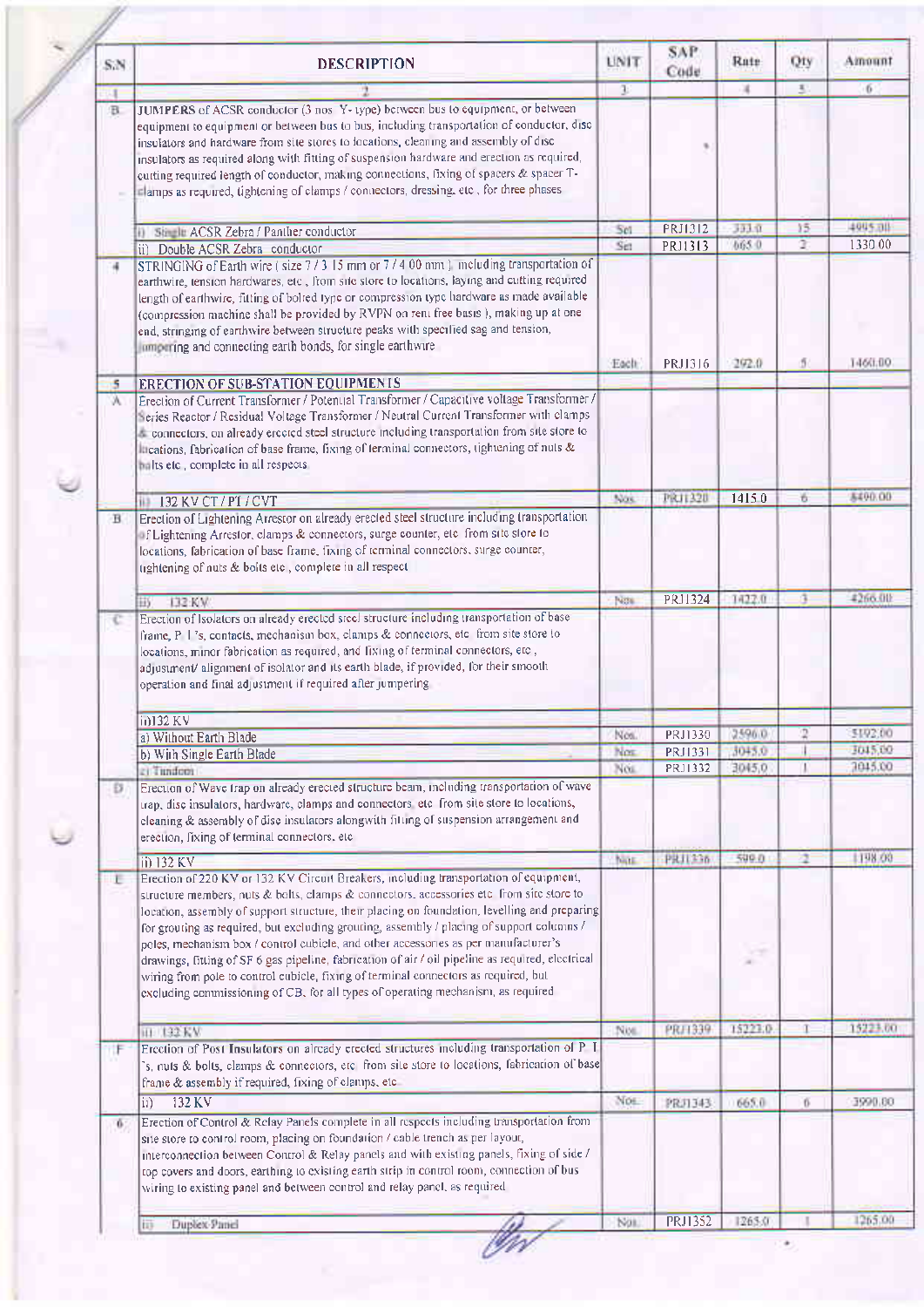| S.N          | <b>DESCRIPTION</b>                                                                                                                                                                                                                                                                                                                                                                                                                                                                                                                                                                                                                                | <b>UNIT</b> | <b>SAP</b><br>Code | Rate           | Qty            | Amount    |
|--------------|---------------------------------------------------------------------------------------------------------------------------------------------------------------------------------------------------------------------------------------------------------------------------------------------------------------------------------------------------------------------------------------------------------------------------------------------------------------------------------------------------------------------------------------------------------------------------------------------------------------------------------------------------|-------------|--------------------|----------------|----------------|-----------|
| т            | $\mathcal{F}$                                                                                                                                                                                                                                                                                                                                                                                                                                                                                                                                                                                                                                     | 3           |                    | $\overline{4}$ | $\overline{5}$ | 6         |
| 7            | Erection of Marshalling Kiosk/ Line Matching Unit (LMU) / Line Matching &<br>Distribution Unit (LMDU) complete in all respect including transportation from site store<br>to location, placing on foundation / cable trench as per layout, preparing for grouting of<br>foundation bolts but excluding grouting, etc.                                                                                                                                                                                                                                                                                                                             |             | n,                 |                |                |           |
|              | i) 220 KV or 132 KV Marshalling Kiosk                                                                                                                                                                                                                                                                                                                                                                                                                                                                                                                                                                                                             | Nos.        | PRJ1355            | 374.0          |                | 374.00    |
| 8            | <b>LAYING AND TERMINATION OF CABLES</b>                                                                                                                                                                                                                                                                                                                                                                                                                                                                                                                                                                                                           |             |                    |                |                |           |
| $\mathbf{A}$ | Control Cables                                                                                                                                                                                                                                                                                                                                                                                                                                                                                                                                                                                                                                    |             |                    |                |                |           |
|              | i) Laying of P V C insulated unarmoured / armoured control cables of I I KV grade with<br>copper conductor in cable trenches as per specification as required, including<br>transportation of cable drums from site store to locations, laying in cable trenches, cutting<br>to required length, placing them on cable racks / cable trays / cable batten & dressing,<br>including removing and re-fixing trench covers as required, making necessary connections,<br>testing, cable marking on both the terminating ends, etc., as required for all sizes from 2c x<br>2.5 sq mm to 20c x 2.5 sq mm, $4c \times 4$ sq mm and $4c \times 6$ sq mm |             |                    |                |                |           |
|              | a) Unarmoured control cable                                                                                                                                                                                                                                                                                                                                                                                                                                                                                                                                                                                                                       | Metres      | PRJ1381            | 50             | 1200           | 6000 00   |
|              | ii) Fixing of control cables in position with single compression nickel plated brass cable<br>glands confirming to IS: 12943 & having three metal washers and one rubber ring,<br>including preparation of cable and drilling of corresponding holes in gland plates, etc as<br>required, & including cost of cable glands, for each cable gland of size                                                                                                                                                                                                                                                                                          |             |                    |                |                |           |
|              | a) 19 mm unarmoured control cable                                                                                                                                                                                                                                                                                                                                                                                                                                                                                                                                                                                                                 | <b>Nos</b>  | PRJ1383            | 44.0           | 20             | 880 00    |
|              | =) 25 mm unarmoured control cable                                                                                                                                                                                                                                                                                                                                                                                                                                                                                                                                                                                                                 | <b>Nos</b>  | PRJ1385            | 670            | 24             | 1608 00   |
|              | c) 32mm unarmoured control cable                                                                                                                                                                                                                                                                                                                                                                                                                                                                                                                                                                                                                  | <b>Nos</b>  | <b>PRJ1387</b>     | 960            | $\overline{2}$ | 192.00    |
|              | iii) Termination of wires of cables with copper conductor using copper terminal ends (pin<br>or ring type as required of Dowell's or equivalent make as approved by the Engineer $- \ln -$<br>Charge) duly crimped with crimping tool, including making wire ends ready for crimping,<br>ferruling & dressing of wires, etc., as required, including cost of terminal ends for all wires,<br>for each cable at both ends for cables of the following sizes                                                                                                                                                                                        |             |                    |                |                |           |
|              | $2c \times 25 sq$ mm<br>d).                                                                                                                                                                                                                                                                                                                                                                                                                                                                                                                                                                                                                       | Each        | PRJ 389            | 210            | $\overline{2}$ | 42 00     |
|              | $c1$ 4c x 2 5 sq mm                                                                                                                                                                                                                                                                                                                                                                                                                                                                                                                                                                                                                               | Each        | PRJ 391            | 430            | 16             | 688 00    |
|              | 1) $12c \times 25 sq$ mm                                                                                                                                                                                                                                                                                                                                                                                                                                                                                                                                                                                                                          | Each        | PRJ 394            | 1280           | $\overline{2}$ | 256 00    |
|              | h) 18c x 2 5 sq mm                                                                                                                                                                                                                                                                                                                                                                                                                                                                                                                                                                                                                                | Each        | <b>PRJ 396</b>     | 1910           | $\overline{2}$ | 382 00    |
|              | In case all the wires of any cable are not got terminated, then a deduction at the rate of Rs<br>4 00 shall be made for each end of the wires not terminated                                                                                                                                                                                                                                                                                                                                                                                                                                                                                      |             |                    |                |                |           |
|              | i) $4c \times 40$ sq mm                                                                                                                                                                                                                                                                                                                                                                                                                                                                                                                                                                                                                           | Each        | PRJ1397            | 570            | 24             | 1368.00   |
|              | In case all the wires of any cable are not got terminated, then a deduction at the rate of Rs<br>5.00 shall be made for each end of the wires not terminated.                                                                                                                                                                                                                                                                                                                                                                                                                                                                                     |             |                    |                |                |           |
|              |                                                                                                                                                                                                                                                                                                                                                                                                                                                                                                                                                                                                                                                   |             |                    | <b>TOTAL</b>   |                | 145393.00 |

Note:- (1) "G"- Schedule prepared as per BSR 01 04 2017

**XEN (T & C) RVPN**<br>KANKANL JODHPUR

w ASSISTANT ENGINEER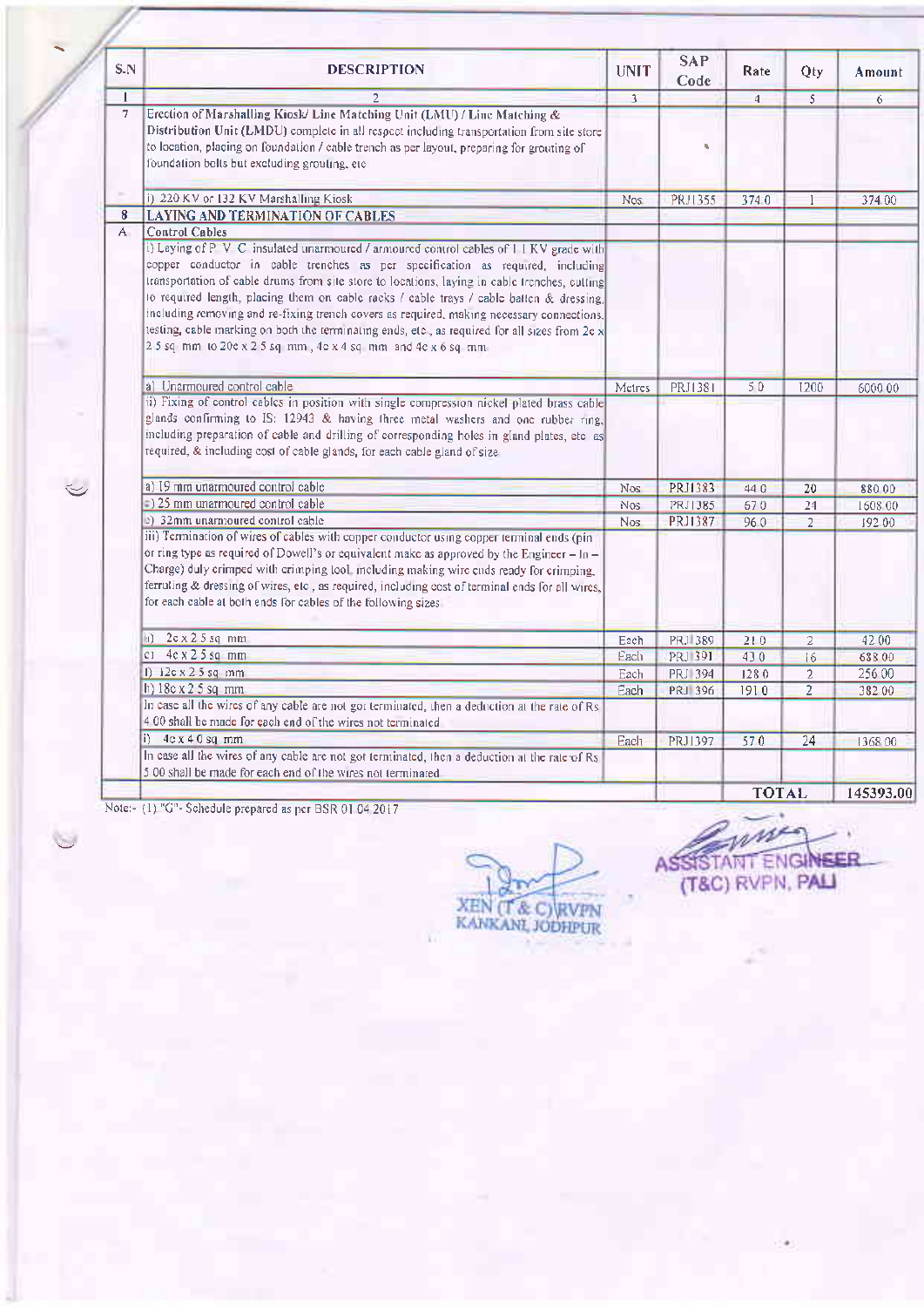

Short term Tender No. 12 (2017-18)

The tender as per G- schedule is invited from experienced Contractors for Construction work of 132 Bera KV bay work (Erection work of sub-station structure, Bus Bar, Equipment and Earthing & jumpering work etc.) at 220 KV GSS RVPN BALI .Tender will be received by this office from 2:00PM Dated 06.10.2017 and submitted on any working day up to 3:00 PM Dated 24.10.2017. Tender shall be opened on Dated 25.10.2017 at 4:00 PM in the presence of bidders who choose to be present at that time.

BSR AS ON 21.04.2017 of erection work of Sub Station structure, G-Schedule Bus Bar, Equipment and Earthing & jumpering work etc. (complete Construction work of 132 KV Bera bay) at 220 KV GSS RVPN BALI is enclosed.

All the enclosed documents shall be returned dully filled up with signature /date /seal on each page.

1. Specification No: - RVPN/XEN/T&C/short term NIT.

2. Name of work: - Erection work of sub-station structure, Bus Bar, Equipment & earthling & jumpering work etc. for Installation of 132 KV Bera bay at 220 KV **GSS Bali** 

3. Estimate Cost: - Rs 145393.00

4. Tender cost: - Rs 750.00+ 18% GST(to be deposited at Account Officer(T&C) RVPN.Kankani)

Officer(T&C) Account 5.Bid security@2%:-2908.00(to be deposited at RVPN, Kankani upto 3P.M on dated 24.10.2017)

6. Work Completion period: - 60 Days or within 15 days after last issue Material, whichever later.

7. Opening date:-25.10.2017 at 4:00 PM

## Term and conditions

1. Tender should be addressed to the Executive Engineer (T&C) Kankani having office at NPH Premises new 220kV GSS control room building Jodhpur in sealed envelope indicated clearly the NIT No.

2. The rate quoted by the tenderer/ firm will be inclusive of all type of labour charges and other related levies etc. as applicable but exclusive of GST/service tax, insurance. The tenderer does not bind to RVPN for accepting the lowest or any other tender and RVPN reserves the Right to reject any or all tenders without assigning any reason thereof.